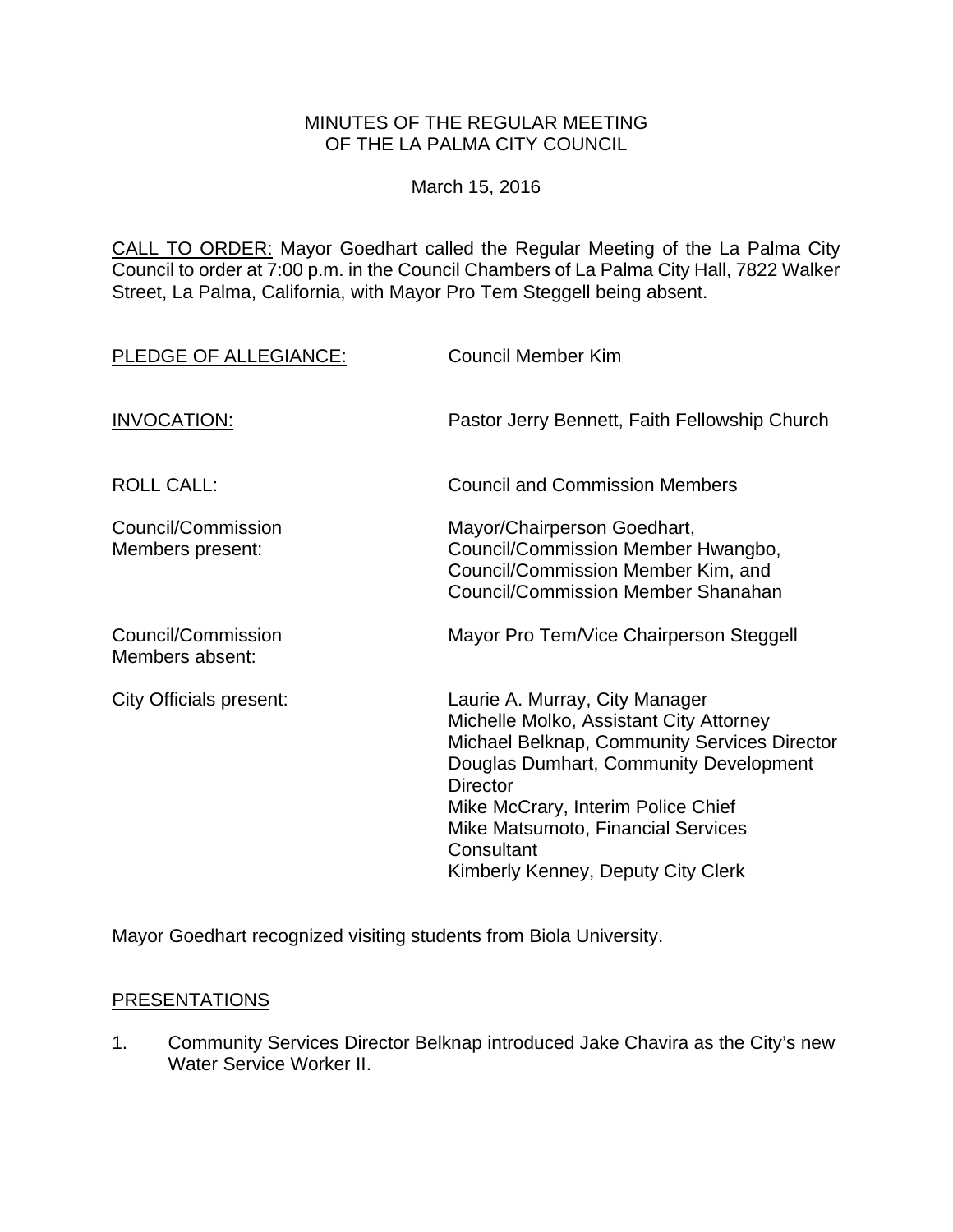#### ORAL COMMUNICATIONS

Michael Seastrunk, a Cerritos resident living in the neighborhood across the street from McDonalds, inquired about whether the traffic safety issues have been addressed for project PP279.

Mayor Goedhart reported that the matter is not on the City Council Agenda and asked that Community Development Director to respond to his concerns.

Community Development Director responded that what was heard at last night's Development Committee meeting was only an amendment to the original project that was approved at the February 3, 2015, City Council meeting; that Staff will look to address his concerns with the Traffic Safety Committee; and that he would be notified about the next hearing on the project.

Council Member Shanahan asked for clarification on Mr. Seastrunk's concerns.

Mr. Seastruck noted his concerns with getting out onto Orangethorpe Avenue from the residential housing tract across from McDonalds; that with the additional McDonald's vehicle traffic, it will cause an additional traffic safety impact; and that it poses a hazard to those trying to get out of the tract to go eastbound on Orangethorpe Avenue.

Mayor Goedhart noted that the item will be heard at the upcoming April 5 Planning Commission meeting.

Mohan Ganapathy, a Cerritos resident, addressed the City Council regarding his concern for traffic safety at Alexander and Orangethorpe Avenue, and asked that the City take into consideration the public's safety concerns when making decisions about the development.

### RECESS THE CITY COUNCIL AND CONVENE AS THE CITY OF LA PALMA AS SUCCESSOR AGENCY TO THE DISSOLVED COMMUNITY DEVELOPMENT COMMISSION AT 7:07 P.M.

Deputy City Clerk Kenney stated, "The City Council will now recess and convene as the Successor Agency to the Dissolved Community Development Commission of the City La Palma, and then recess and convene as the Planning Commission. Members of the La Palma City Council receive no compensation or stipend as a result of convening or participating in either the Successor Agency or Planning Commission meetings, or otherwise as serving as members of the Successor Agency or Planning Commission."

### CONSENT CALENDAR

A. Approval of Successor Agency Minutes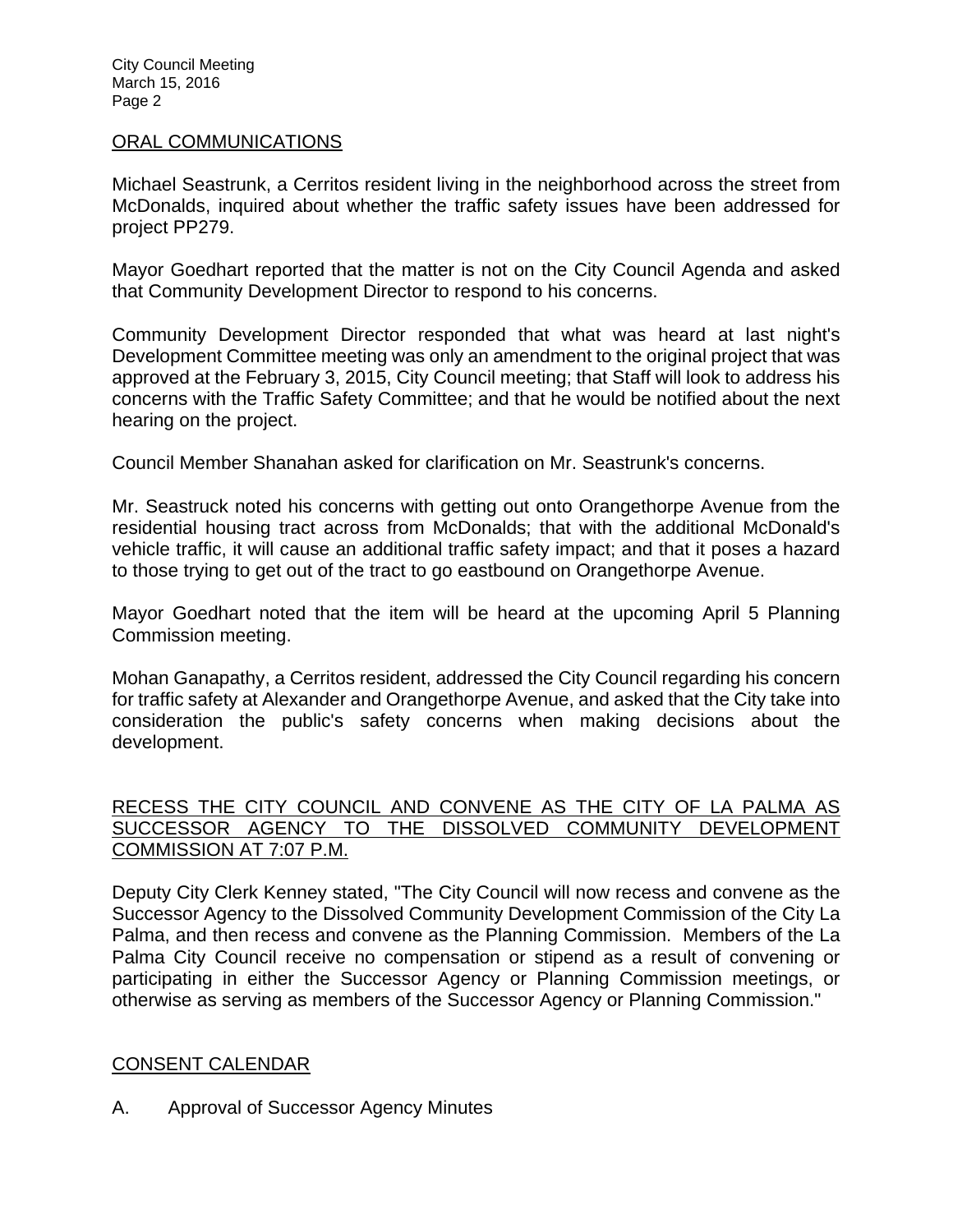Minutes of the March 1, 2016, Regular Meeting of the Successor Agency.

Council Member Kim made a motion to approve Consent Calendar Item A.

The motion was seconded by Council Member Shanahan and carried on the following vote:

| AYES:   | Mayor Goedhart, Council Member Hwangbo,<br><b>Council Member Kim, and Council Member</b><br>Shanahan |
|---------|------------------------------------------------------------------------------------------------------|
| NOES:   | <b>None</b>                                                                                          |
| ABSENT: | Mayor Pro Tem Steggell                                                                               |

Mayor Goedhart reported that he discussed with City Manager Murray the need to reduce or eliminate the Successor Agency meetings as there are only minutes that need to be approved and no longer have the Redevelopment Agency.

City Manager Murray stated that the Recognized Obligation Payment Schedules (ROPS) are only brought forward about once a year now and there are random agency payments as well; that she will look at whether they can meet once a quarter or twice year based on when the payments fall; and that she will be reviewing the matter with the City Attorney in detail to find a resolution.

### PUBLIC HEARINGS

None Scheduled.

### REGULAR ITEMS

None Scheduled.

### RECESS THE CITY OF LA PALMA AS SUCCESSOR AGENCY TO THE DISSOLVED COMMUNITY DEVELOPMENT COMMISSION, AND CONVENE AS THE PLANNING COMMISSION AT 7:09 P.M.

### CONSENT CALENDAR

PL-1. Approval of Planning Commission Minutes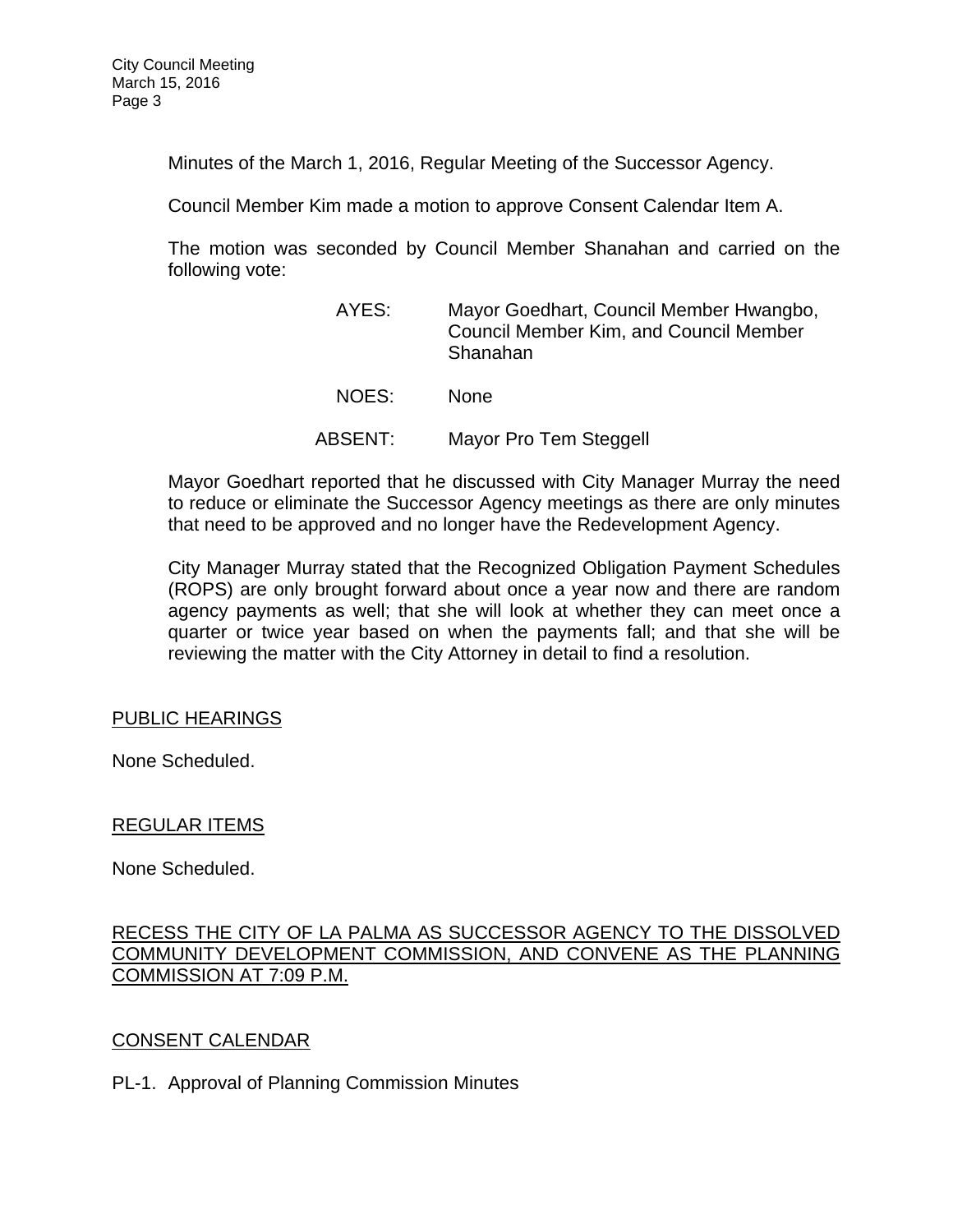Minutes of the March 1, 2016, Regular Meeting of the Planning Commission.

Commission Member Shanahan made a motion to approve Consent Calendar Item PL-1.

The motion was seconded by Commission Member Kim and carried on the following vote:

| AYES:   | <b>Chairperson Goedhart, Commission Member</b><br>Hwangbo, Commission Member Kim, and<br><b>Commission Member Shanahan</b> |
|---------|----------------------------------------------------------------------------------------------------------------------------|
| NOES:   | <b>None</b>                                                                                                                |
| ABSENT: | Vice Chairperson Steggell                                                                                                  |

## PUBLIC HEARINGS

None Scheduled.

## REGULAR ITEMS

None Scheduled.

## ADJOURN THE PLANNING COMMISSION AND RECONVENE AS THE CITY COUNCIL AT 7:10 P.M.

# CONSENT CALENDAR

1. Waive the Reading of All Ordinances

Waive the reading of all Ordinances in their entirety and read by title only.

2. Approval of Council Minutes

Minutes of the March 1, 2016, Regular Meeting of the City Council.

3. Approval of Register of Demands

Resolution No. 2016-16 approving the Register of Demands for March 15, 2016.

Council Member Kim made a motion to approve Consent Calendar Items 1 through 3.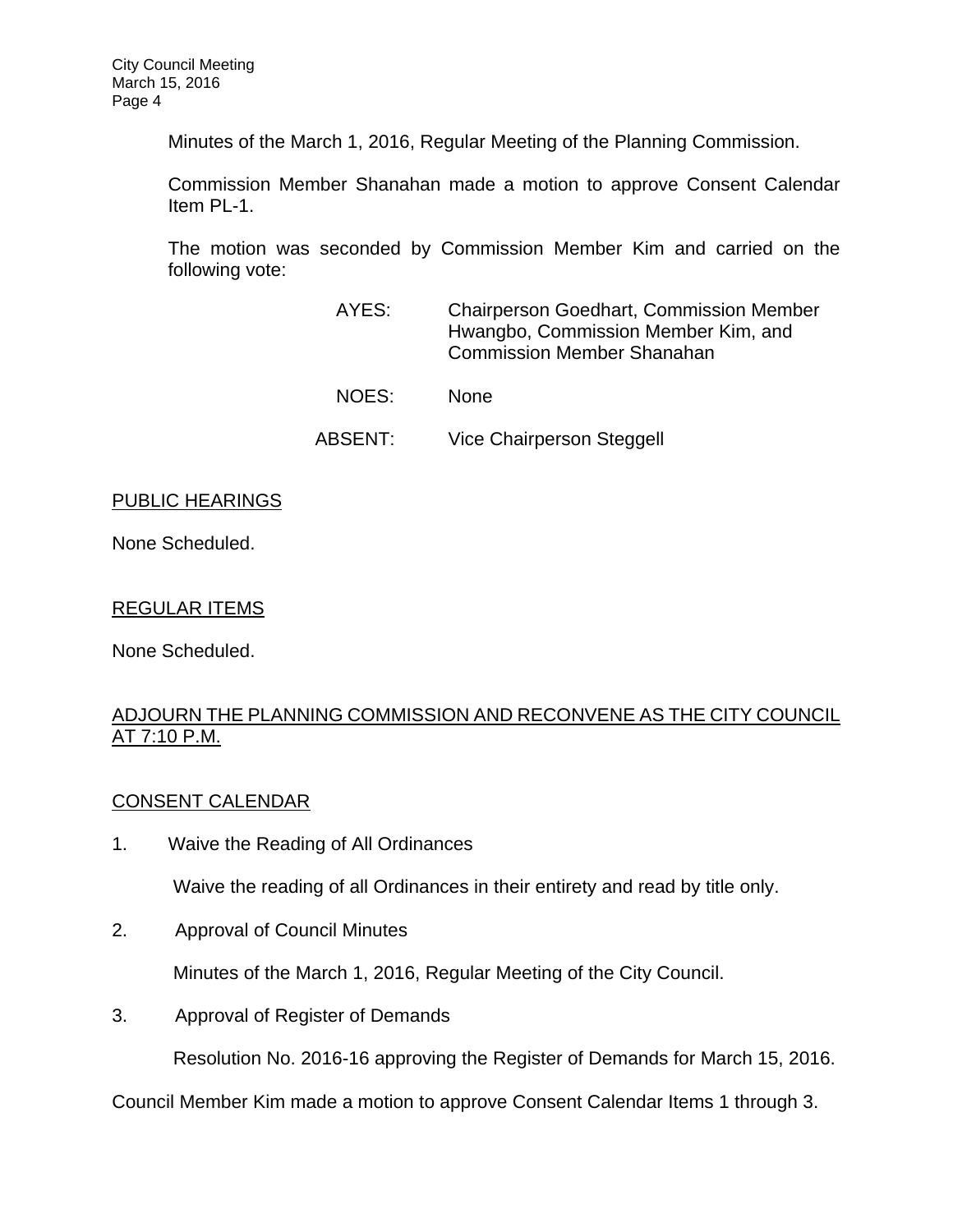The motion was seconded by Council Member Shanahan and carried on the following vote:

- AYES: Mayor Goedhart, Council Member Hwangbo, Council Member Kim, and Council Member Shanahan
- NOES: None

## ABSENT: Mayor Pro Tem Steggell

### PUBLIC HEARINGS

None Scheduled.

### REGULAR ITEMS

- 4. Second Quarter Operating Report and Mid-Year Budget Adjustments, Fiscal Year 2015-16
	- a) Receive the presentation on the Second Quarter Operating Report; and

City Manager Murray gave the Staff Report.

Council Comments and Questions:

Discussion ensued regarding support for the League of California Cities (LOCC) membership; that the total amended bill for the entire LOCC yearly membership is \$6500; that the LOCC will allow the City to pay for half up front and the other half over time; that the LOCC membership is necessary and very useful to current and new City Council members as well as Staff; that the mid-year budget adjustments are somewhat expected; support for Staff's control over the expenditures; that the revenue side is out of the City's control and estimating is always not on target; and a request to be more conservative with the annual budget revenue projections.

b) Approve a Resolution amending the Fiscal Year 2015-16 Budget to adjust certain Department and Program budgets.

Council Member Hwangbo made a motion to adopt Resolution No. 2016-17 amending the Fiscal Year 2015-16 budget to adjust certain Department and Program budgets.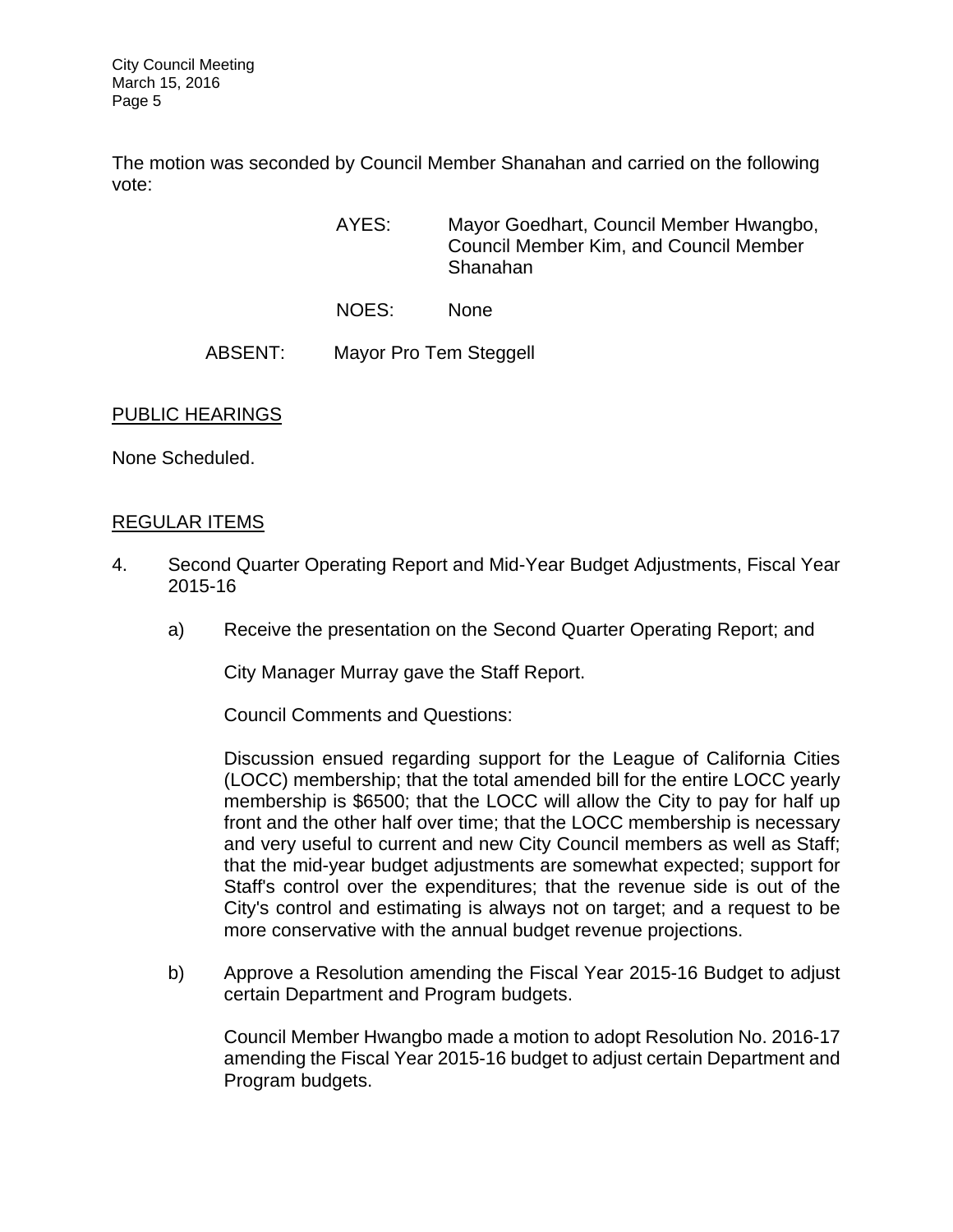Public Input:

No members of the public wished to speak.

The motion was seconded by Council Member Kim and carried on the following vote:

| AYES:   | Mayor Goedhart, Council Member Hwangbo,<br><b>Council Member Kim, and Council Member</b><br>Shanahan |
|---------|------------------------------------------------------------------------------------------------------|
| NOES:   | <b>None</b>                                                                                          |
| ABSENT: | Mayor Pro Tem Steggell                                                                               |

5. Fiscal Sustainability and Engagement/Communications Consulting Agreement

Receive the Staff presentation on the Long Term Fiscal Status Update and provide direction for additional materials or information needed for the Budget Workshop scheduled for March 22.

City Manager Murray gave the Staff Report.

Council Comments and Questions:

Discussion ensued regarding support for translating the communications into Korean; that the extra three direct mailings after the City Council decides on a revenue measure is not advisable; and that other cities do campaign for 'getting out the vote', but it is not encouraged by City Staff or Attorney.

Assistant City Attorney Molko responded that there is guidance in State law for this issue, but there is no black and white direction on the matter; that it is okay is to provide information, but there is a very fine line that the City has to walk; that if the Council would decide to move forward with a revenue measure, the City Attorney would work close with the City to work on achieving election code compliance; and that any mailings after City Council decision that could be misinterpreted are strictly advised against.

City Manager Murray reminded the City Council that not having the additional three mailings does not mean the City would stop continuing to educate the community on the City's fiscal condition; and that Staff would be working closely with the consultant and City Attorney on the details of the communications.

Further discussion ensued regarding the abundance of election literature; that the City Council 'could' do with their own private endeavor to encourage the public to vote with their own monies; and that the Consultant would be working with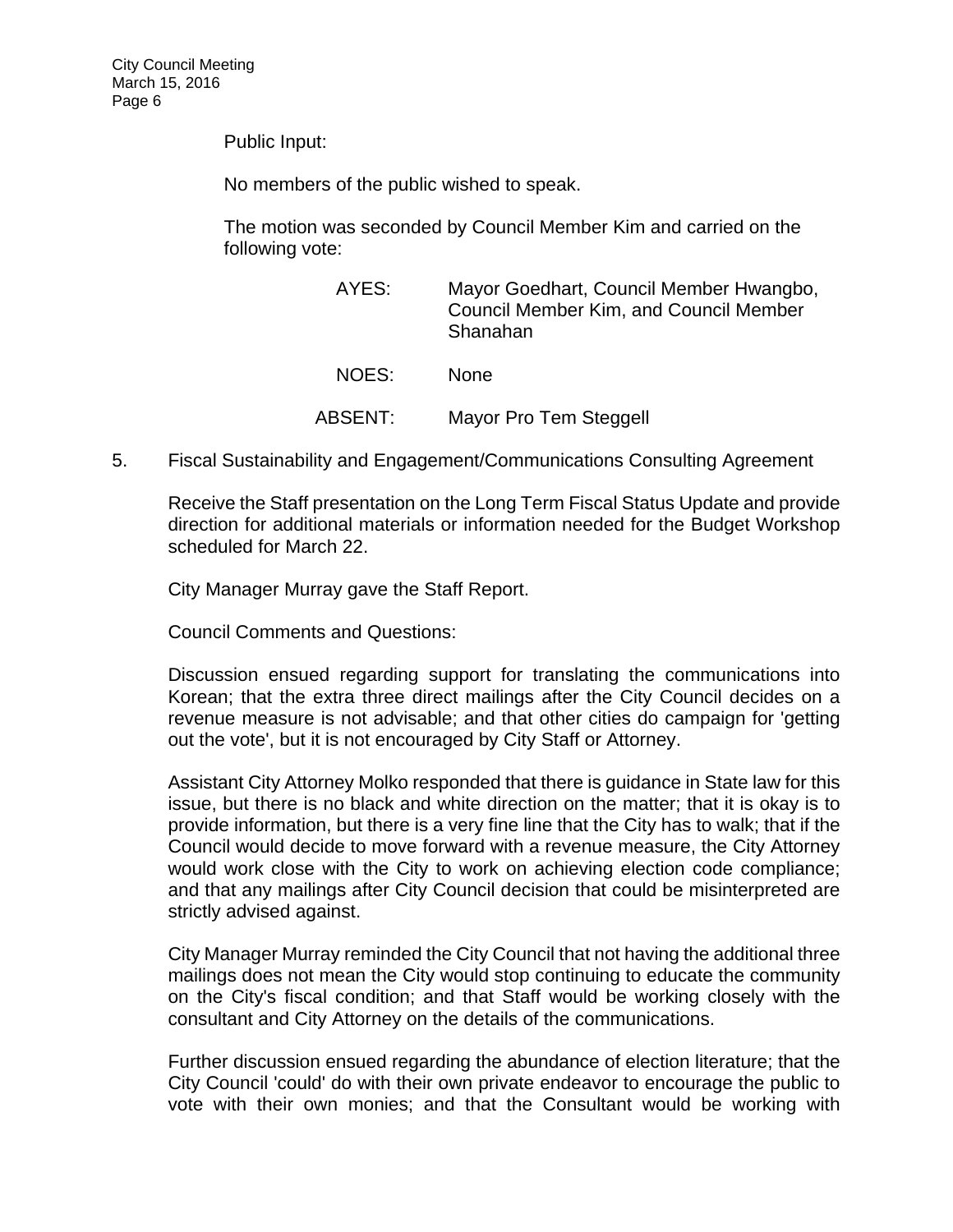everyone to get information to those interested in an effort to communicate the message properly; that the City Attorney will give the City Council detailed direction on how to address communications; that City Manager Murray supports the recommendation as presented, except a third additional mailing to be done at the beginning of July before the City Council makes their decision; that Staff and Council can always make changes to the plans; that after the agreement is approved, Staff will start working with the consultant to formulate a strategic plan; that help from an expert on this matter is highly encouraged; that adjustments to the plan will be made accordingly; support for the survey; opposition to having any mailings done after the City Council makes a decision; support for a third mailing noticing the community of the upcoming City Council decision in July; support to strike out any additional mailings after July 5th from the contract; that two mailers should be sufficient; that the survey results could be included in one of the direct mailings; that the City will still have information disseminated in the *MOSIAC* and *THE SOURCE*; support for a third mailer to allow the plans to be more palpable and understandable by the public; that the project can be modified based on the process and results of the survey; that the City Council could make a decision to have another mailing in the future at their discretion; and what could happen if the City decides to send out a detailed mailer after the July 5th date.

Assistant City Attorney Molko responded that there are criminal penalties associated with expenditure of public funds on campaigning.

Further discussion ensued regarding the proposal includes five mailings; that the City Council direction is for two, maybe three mailings prior to the July 5th deadline; and support for only two mailings and having Staff come back to the City Council with a request to add one more if needed prior to the July cut-off.

Public Input:

No members of the public wished to speak.

Mayor Goedhart made a motion to approve the Fiscal Sustainability and Engagement/Communications Consulting Agreement with The Lew Edwards Group and strike out the additional \$19,500 for three additional mailings from the contract.

Discussion ensued regarding the Korean translation being part of the contract cost; and that the translation should be done by professional translators of the consultant.

The motion was seconded by Council Member Shanahan and carried on the following vote: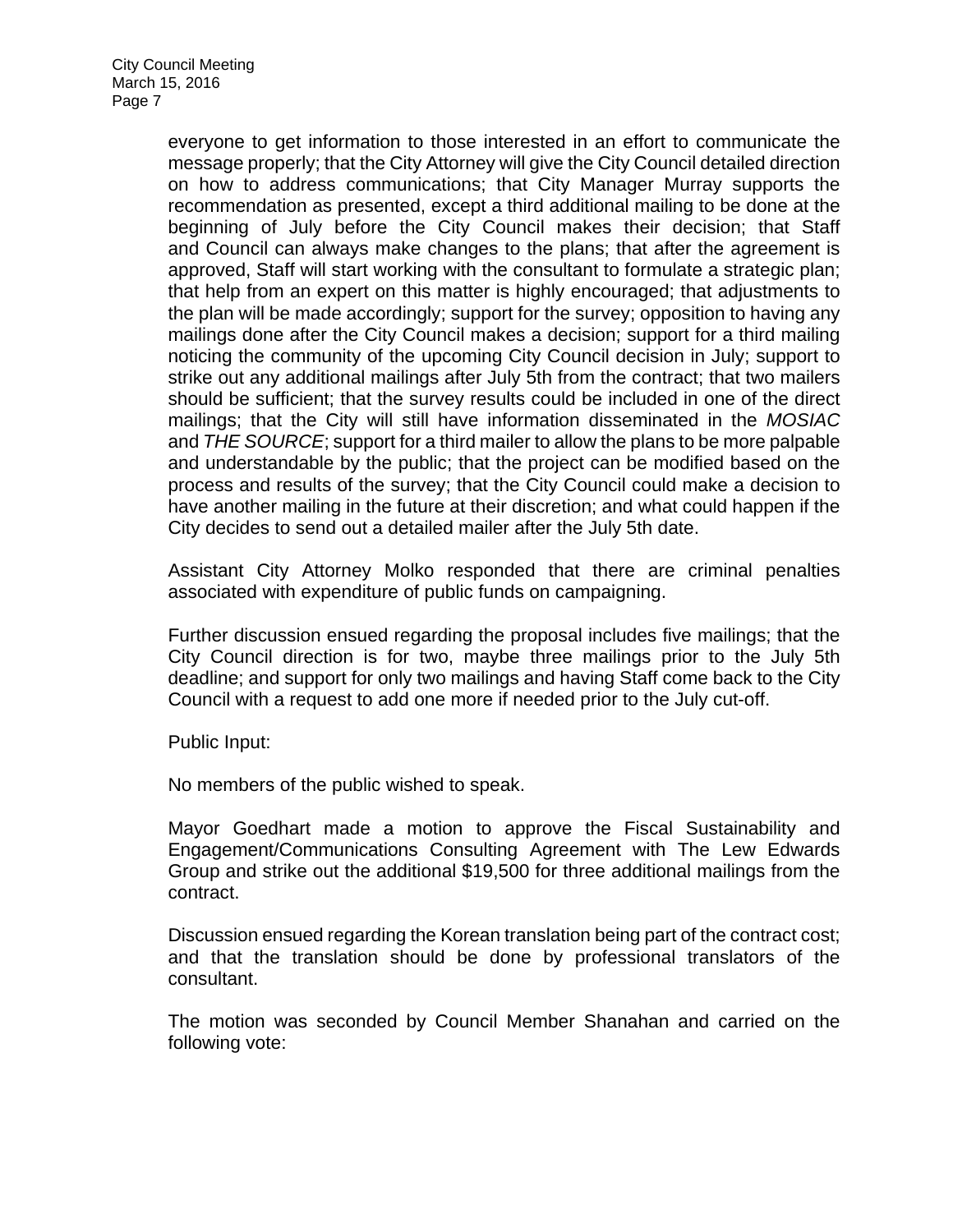| AYES:   | Mayor Goedhart, Council Member Hwangbo,<br><b>Council Member Kim, and Council Member</b><br>Shanahan |
|---------|------------------------------------------------------------------------------------------------------|
| NOES:   | <b>None</b>                                                                                          |
| ABSENT: | Mayor Pro Tem Steggell                                                                               |

Mayor Goedhart requested to take a short break at 7:57 p.m.

Mayor Goedhart reconvened the City Council at 8:00 p.m.

### RECONVENE THE CITY OF LA PALMA AS SUCCESSOR AGENCY TO THE DISSOLVED COMMUNITY DEVELOPMENT DEPARTMENT FOR A JOINT MEETING WITH THE CITY COUNCIL AT 8:01 P.M.

6. Study Session: Long Term Financial Plan Update/Fiscal Status/Fiscal Year 2016- 17 Budget Planning

City Manager Murray gave the Staff Report.

Public Input:

Wally Zimmerman, a La Palma resident, addressed the City Council by asking for clarification on the term "Transfer Out" and what that means when used for a surplus and deficit.

City Manager Murray responded that the "Transfer Out" means that 6.4% of the General Fund Revenues transfers out first to the Capital Outlay Reserve for capital improvements like streets and facilities; that when there is a surplus, that surplus is transferred out to one time projects like unfunded liability payments, improvements, addressing the deficit, and other one-time expenditures; and that the City Council authorizes Staff on how to spend that surplus.

Mayor Goedhart announced the upcoming Budget Workshop on March 22; that the actions the City has taken to date is still not enough to balance the budget and decrease the deficit; that the City needs to educate the public and make a decision on whether to approve a revenue measure; and welcomed the public to attend the workshop.

Council Member Kim made a motion to receive and file the Long Term Financial Plan Update/Fiscal Status/Fiscal Year 2016-17 Budget Planning report.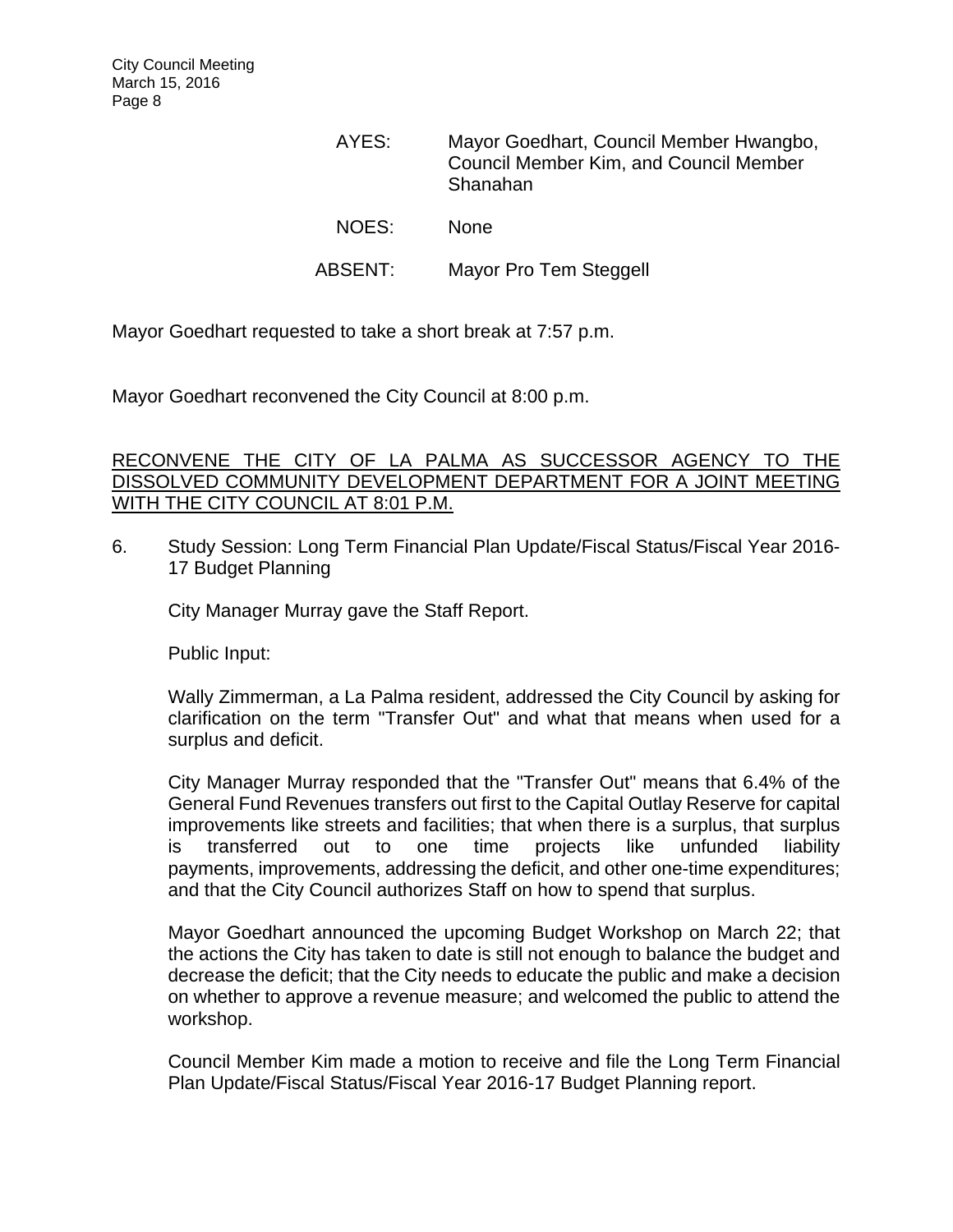The motion was seconded by Council Member Shanahan and carried on the following vote:

> AYES: Mayor Goedhart, Council Member Hwangbo, Council Member Kim, and Council Member Shanahan

- NOES: None
- ABSENT: Mayor Pro Tem Steggell

### ADJOURN THE CITY OF LA PALMA AS SUCCESSOR AGENCY TO THE DISSOLVED COMMUNITY DEVELOPMENT COMMISSION AT 8:14 P.M.

# COUNCILMEMBER AB1234 REPORTS, REPORTS FROM CITY-AFFILIATED COMMITTEES, AND COUNCIL REMARKS

**Council Member Shanahan** attended the Grand Opening of Pokippoki restaurant.

**Council Member Hwangbo** attended the Southern California Association of Governments (SCAG) Regional Council meeting; and recognized the students from Biola University in attendance.

**Council Member Kim** attended the Orange County Sanitation District (OCSD) Administration Committee Meeting; and the Grand Opening of Pokippoki restaurant.

**Mayor Goedhart** attended the Grand Opening of Pokippoki restaurant.

Mayor Goedhart reported on the status of the City's endeavor to allow open enrollment with High School Districts; that during a meeting with Assemblywoman Ling Ling Chang, she informed the City about a 'District of Choice' law that allows a school district, if approved, to accept applications from any students from outside school districts, without the students having to get approval from their home school district. He added that the City Council will be meeting with the Anaheim Union High School District (AUHSD) who would have to approve this - by resolution - and noted that now the City has some solution for residents north of Houston Avenue. He closed by adding that the City Council will be putting on the next agenda a resolution in support of AUHSD becoming a district of choice and would ask the AUHSD to put it on their board agenda.

Council Member Kim noted his support to agendize the matter; that this is such a simple solution; and that he hopes the AUHSD Board members pass their resolution.

Mayor Goehart announced that the City Council will be meeting with the AUHSD to educate and solicit their support; reported on the Orange County Fire Authority